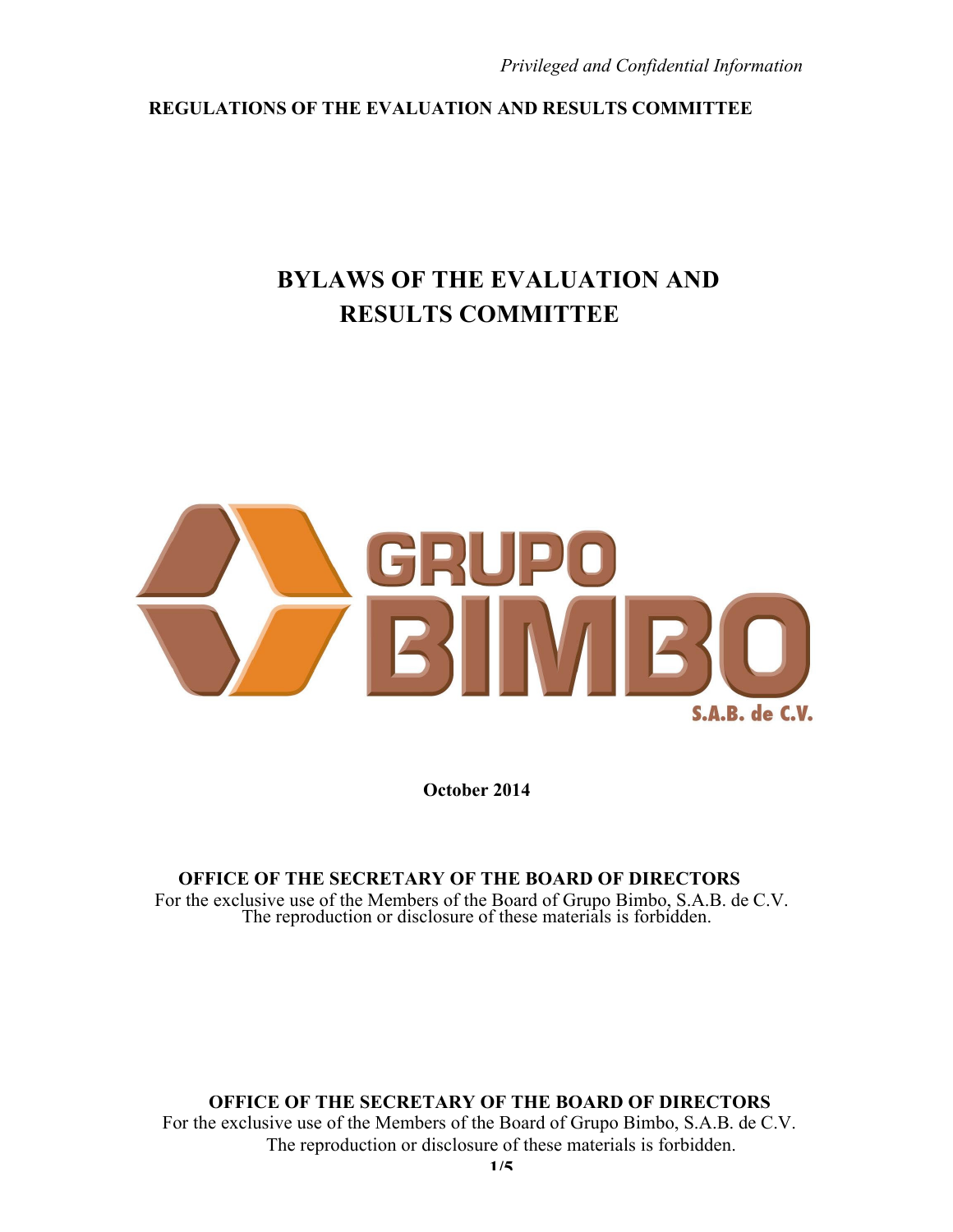- 1. COMPOSITION.
- 2. FUNCTIONS.
- 3. FUNCTIONS AND POWERS.
- 4. REPORTS OF THE CHAIRMAN OF THE COMMITTEE

**OFFICE OF THE SECRETARY OF THE BOARD OF DIRECTORS**

For the exclusive use of the Members of the Board of Grupo Bimbo, S.A.B. de C.V. The reproduction or disclosure of these materials is forbidden.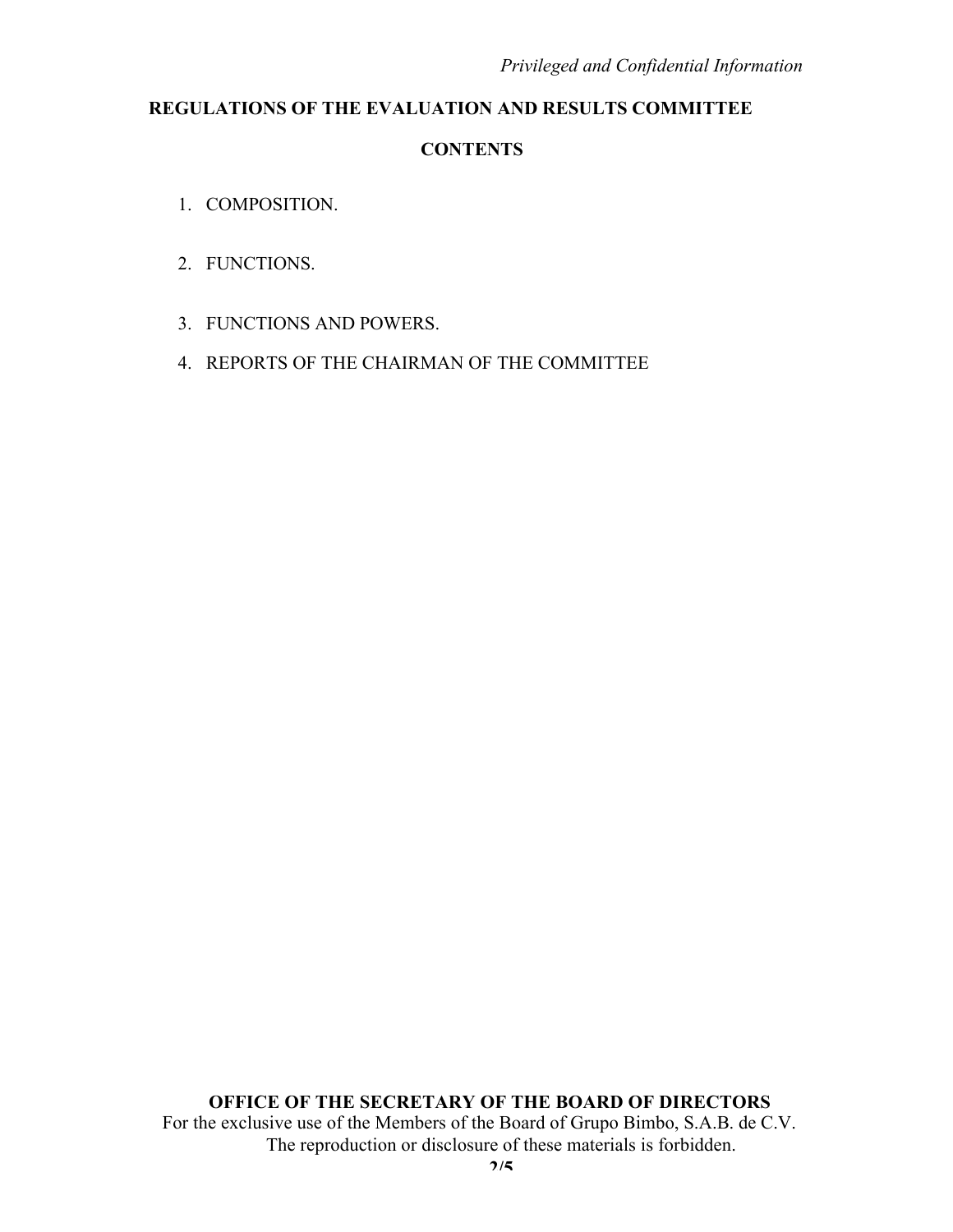### **1. Composition.**

- 1.1.In order to execute its functions, the Board of Directors shall call upon the assistance of the Committees that the Board of Directors itself establishes.
- 1.2. The Evaluation and Results Committee shall be composed by a minimum of 3 (three) members appointed by the Board of Directors or the Shareholders´ Meeting. The members of the Committee shall not have alternates.
- 1.2.The Chairman of the Committee may be appointed by the Shareholders´ Meeting or by the Board of Directors and shall not be the head of the aforementioned Board of **Directors**

#### **2. Functions.**

- 2.1. The Committee shall meet at least twice a year, having the authority for holding extraordinary meetings as required by the circumstances.
- 2.2. The agenda for each meeting shall be drafted and provided to the members of the Committee at least five business days prior to the date established for the meeting.
- 2.3. In order for the meetings of the Committee to be valid, the attendance of the majority of the members of the Committee shall be required, likewise, the presence of other persons whose attendance is deemed convenient may also be required.
- 2.4. The Committee shall adopt resolutions through a majority of votes of the members in attendance.
- 2.5. The Chairman of the Committee shall have the casting vote in the event of a tie.
- 2.6. The resolutions adopted outside the Meeting of the Committee, by unanimous vote of all of the members thereof, shall have the same validity as if said resolutions had been adopted during a Meeting of the Committee, if and when the aforesaid are confirmed in writing.
- 2.7. The Chairman of the Committee shall preside the Meetings and, in the absence thereof, the Meetings shall be presided by one of the members of the Committee, appointed through a majority vote of those in attendance.
- 2.8. The members of the Committee shall appoint a person who shall act as Secretary of the Meeting. The minutes of each Committee meeting shall be signed by the persons acting as Chairman and Secretary of each Meeting, as well as by those persons in attendance who wish to do so.

#### **OFFICE OF THE SECRETARY OF THE BOARD OF DIRECTORS**

For the exclusive use of the Members of the Board of Grupo Bimbo, S.A.B. de C.V. The reproduction or disclosure of these materials is forbidden.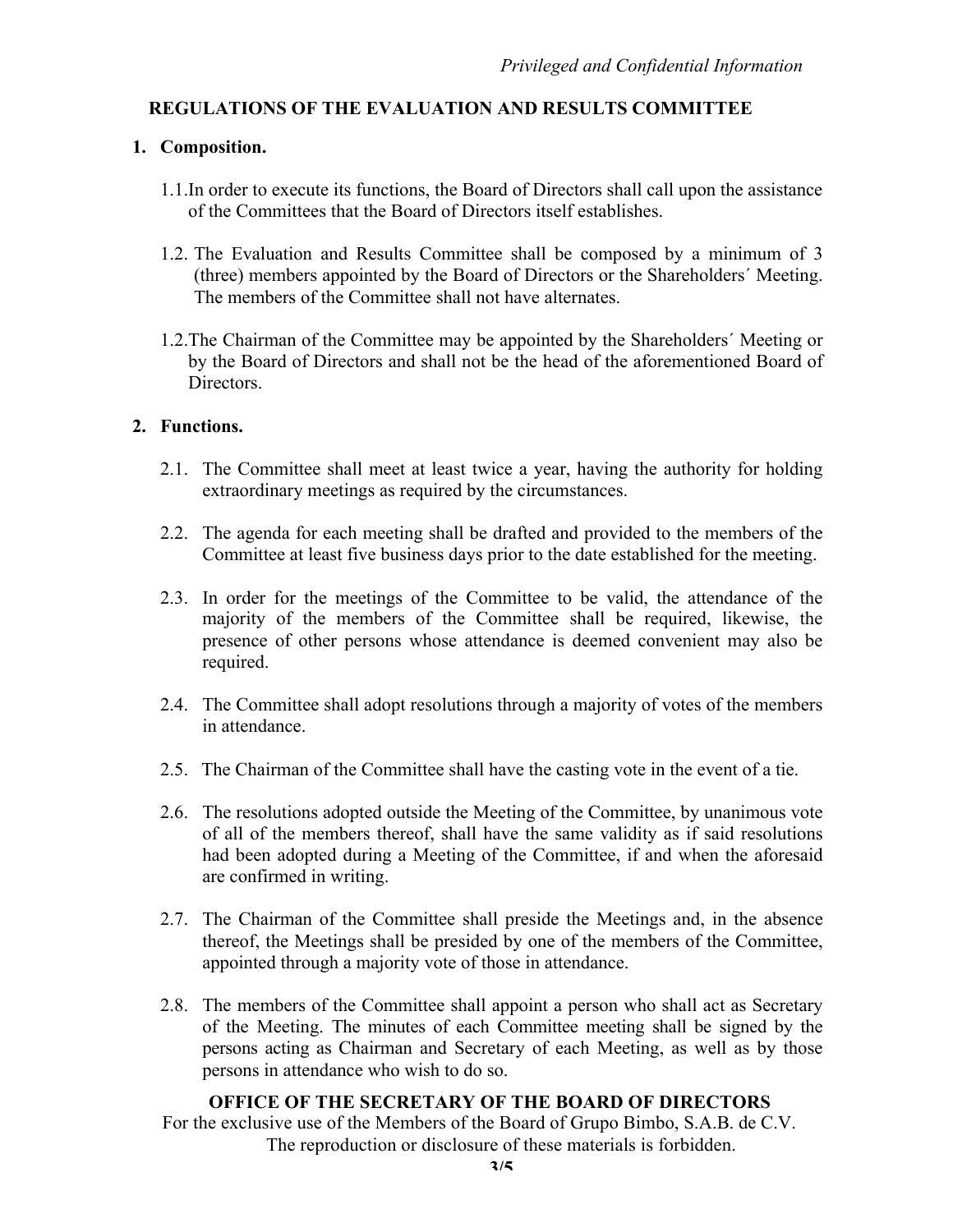- 2.9. The members of the Committee shall invariably be constituted as a collegiate entity and, their powers shall not be conferred upon individuals, such as Directors, Managers, Members of the Board, Delegates or Legal Representatives or others the equivalent thereof, with the understanding that the aforementioned limitation shall not be applicable to the execution of concrete and individual actions undertaken by the persons appointed by the Committee for said purposes.
- 2.10. The Committee shall provide the Board of Directors with reports on its activities at least once a year, as well as at any time following the occurrence of matters or acts that are of significance for the Company and which in their opinion warrant a report.
- 2.11. All the information received by the members of the Committee shall, at all times, be the property of the Company and the subsidiaries thereof and therefore, shall not, in any manner, be disclosed to third parties without prior compliance with the policies on disclosure of information of the Company as well as with the authorization of the Chairman of the Board of Directors.
- 2.12. The members of the Committee who in the course of any transaction have an interest that differs from the interests of the Company, shall abstain from participating in all discussions and resolutions adopted with regard to the matter and shall specifically state the aforementioned to the other members of the **Committee**

#### **3. Functions and Powers.**

3.1.*Compensations*. The Evaluation and Results Committee shall analyze and approve the structure and any form of compensation awarded to all officials and associates of the Company and subsidiaries thereof, as well as of the general policies on compensation for officials and associates of the Company and subsidiaries thereof (including increases, reductions or compensation modifications, either generally or individually), with the exception of the Chief Executive Officer and the relevant officers if the Company, <sup>1</sup> which are powers that are under the purview of the Board of Directors, with the prior opinion of the Audit and Best Corporate Practices Committee.

<sup>1</sup> For the purposes of the aforementioned, the LMV (Stock Market Law, LMV for its acronym in Spanish) defines relevant officers as the individuals who at the moment of holding a job, post or commission in the Company or in any of the legal entities controlled by the aforementioned Company or which control the company itself, adopt decisions that have a significant impact on the management, financial, operational or legal situation of the Company itself or of the business group that the company belongs to. In addition, the members of the board of directors of the Company shall not be included in this definition.